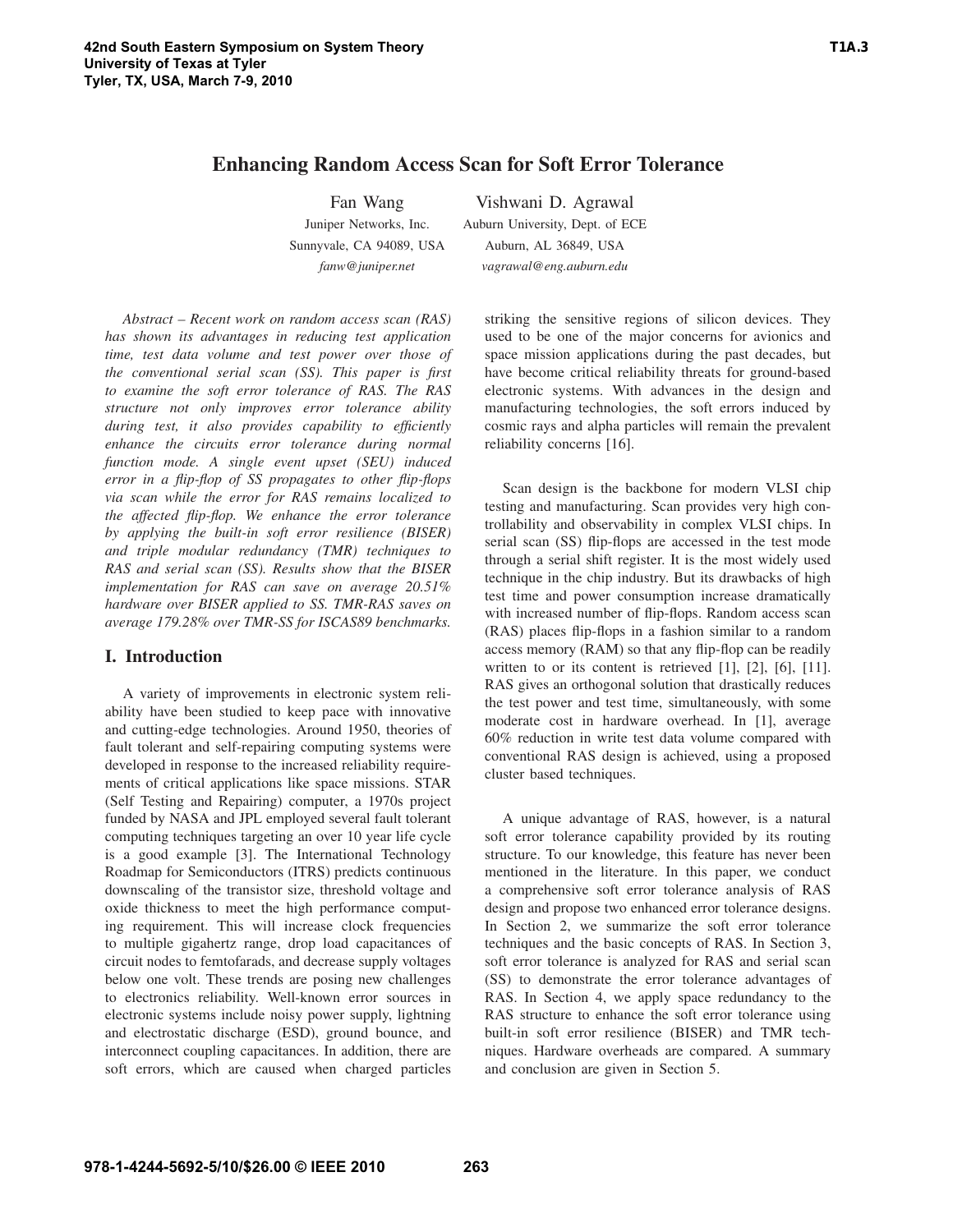





## **II. Background**

Error tolerant computing techniques are characterized by the level of reliability they provide and their costs in area and performance.

- Device-level error tolerance techniques either increase the device critical charge (minimum charge to induce an error [16]) or decrease the collected charge to reduce SER. Additional isolation to reduce the amount of charge collected by creating potential barriers is possible [5].
- Circuit or system level error tolerance techniques include error detection and correction (EDAC) codes and time or space redundancy [8], [13]. Additional system-level error tolerance techniques include rewriting and instruction re-issue when an error is detected [9]. Reuse of scan flip-flops for timing redundancy to reduce the SER of combinational logic with minimal area overhead has been proposed [7].

The built-in soft error resilience (BISER) technique corrects radiation-induced soft errors in latches and flipflops [10], [19]. Proposed error-correcting latch and flipflop designs are power efficient, can correct both flipflop errors and combinational logic errors, and reuse the on-chip scan design-for-testability hardware for circuitlevel error recovery. The BISER flip-flop consists of duplication of flip-flops, a c-element and a weak-keeper. If the outputs of two flip-flops are different, the c-element retains its previous value. The weak-keeper improves the error tolerance. A diagram of BISER and the truth table



**Fig. 3. A RAS cell with toggle mechanism.**

of c-element are shown in Figure 2. In this paper, we will use BISER to enhance the RAS reliability.

Soft errors in logic circuits are often filtered out by the circuit itself and may not affect the performance. This occurs through logic masking, electrical masking or temporal masking [12], [18]. The influence of complex topology of a logic circuit on SER makes it different from a RAM that has a regular cell structure.

### **A. Random Access Scan (RAS)**

In serial scan (SS), long scan-in and scan-out paths are seamless chains that form shift registers. This increases the test time and the unnecessary circuit activity makes the power consumption unacceptable for very large multimillion-flip-flop chips. Slowing down the clock may solve the power consumption problem but will increase test time, which is undesirable. Random Access Scan, an alternate scan architecture is worth examining because it addresses the test time and power dissipation problems. Basic RAS structure is shown in Figure 1. It consists of an address register, an address decoder and the scanin signal. RAS allows reading or writing of any flip-flop. The address decoder produces a scan enable signal for the flip-flop (FF) that is to be updated. Unlike conventional serial scan, RAS does not work with shift registers. The address signals enable the access to only one FF in the circuit, thus test time and power dissipation are significantly reduced. The operation of RAS, similar to writing and reading a random access memory (RAM) cell, significantly reduces the time of loading and observing a flip-flop but requires moderate overheads both in gates and test pins. A decoder is used in RAS to address every FF hence at any time only one FF is activated while all other FFs simply hold their states [2], [11]. The scan-in signal and a unique test control signal are broadcast to all FFs. The output from FF either propagates into a multiple input signature register (MISR) or to a primary output.

A recently proposed RAS design has lower hardware overhead [11]. This toggle-RAS design is illustrated in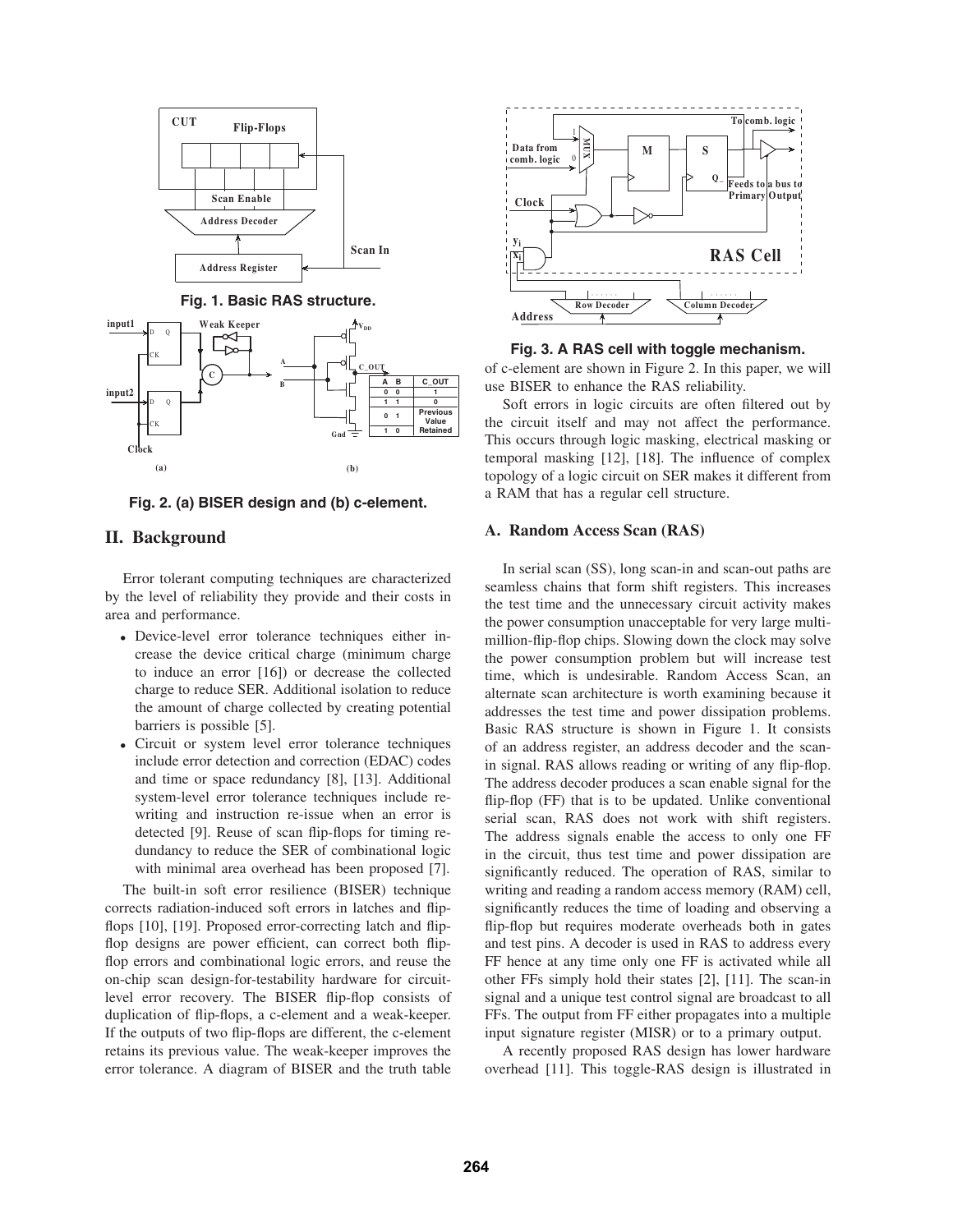

**Fig. 4. Soft error tolerance analysis of (A) RAS and (B) SS.**

| Data     | Clock    | Address decoder outputs |              |  |  |  |
|----------|----------|-------------------------|--------------|--|--|--|
| function |          | Row(x)                  | Row(y)       |  |  |  |
| Normal   | active   |                         |              |  |  |  |
| Toggle   | inactive |                         | active clock |  |  |  |
|          | inactive | active clock            |              |  |  |  |
| Hold     | inactive |                         |              |  |  |  |
|          | inactive |                         |              |  |  |  |
|          | inactive |                         |              |  |  |  |

**TABLE I. RAS control signals.**

Figure 3 and its key signals are described in Table I. This RAS FF has three operations, i.e., capture the response of the circuit in the normal mode, or toggle the current state of the FF being addressed, or retrieve the FF content to the output in test mode. When a RAS FF is not addressed, it continues to hold the previous value. In Figure 3, each RAS FF is fed by two signals, one from row (x) line and the other from column (y) line. In the normal mode the output of every AND gate is "0", which enables clock through OR gate and routes data from the combinational logic through the MUX to be captured in the FF. In the test mode, the clock is stopped and the row and column decoders select only one FF which has logic "1" on both x and y lines. The MUX now takes the inverted content of the FF. Thus, the addressed FF toggles while all unaddressed RAS cells hold their previous states. Since the output from the AND gate is "0" for the unaddressed FF, the clock is not activated. In the next section, we examine the toggle-RAS design and illustrate its natural soft error tolerance ability.

## **III. Soft Error Tolerance of RAS**

In RAS operation, only one FF is addressed and its content toggled, while all other unaddressed FFs hold their previous values. This architecture has a unique error tolerant nature. Consider a 4-cell example. Figure 4(A) shows a 4-cell RAS structure and Figure 4(B) shows

serial scan (SS). For clarity, the figure does not show the address decoder and signal routing. We neglect the soft errors occurring in the combinational logic and focus only on those in sequential parts. Assume that the particles coming from radiation sources and striking the circuit's surface have a flux rate of  $N \cdot cm^{-2} \cdot s^{-1}$ , the probability of flipping the value stored in  $FF$  per strike is  $P$ , and the sensitive area per FF is A. The sensitive area is the region affected by a single event. A sensitive volume is normally determined by the the channel region of an off nMOS transistor or the drain region of an off pMOS transistor in CMOS technology [14], [17]. In Figure 4 (B), all FFs are clocked and activated so the sensitive area for them is approximately  $4 \times A$ . The MUX and other gates in the scan structure also have certain probability of induced error, but they are not the determining factors for the soft error rate comparison here. In RAS structure, at a time only one cell is activated so the sensitive region area is A.

When a particle strikes the non-addressed RAS FF, charge is collected to form a single event transient (SET). But this transient will not be captured since the clock is disabled, and the charge will be diffused in a short time, approximately, less than 100*ns* for 35*nm* technology [4]. When a RAS FF is selected, each striking particle has probability  $P$  to cause a SET pulse. Probability  $P$  is determined by the striking particle's energy distribution. Only a high energy particle strike has a chance to collect more than the critical charge to induce a SET. Also, this pulse should occur within a certain interval (window) around the clock edge to be captured into the FF. This "timing window" scenario has been studied in the literature [12], [15]. The temporal derating is proportional to the clock frequency. We define temporal derating as  $\alpha \cdot f$ , where  $\alpha$  is a temporal derating factor and f is clock frequency. By definition, the induced SET has probability  $\alpha \cdot f$  of being captured by clock to finally become a soft error.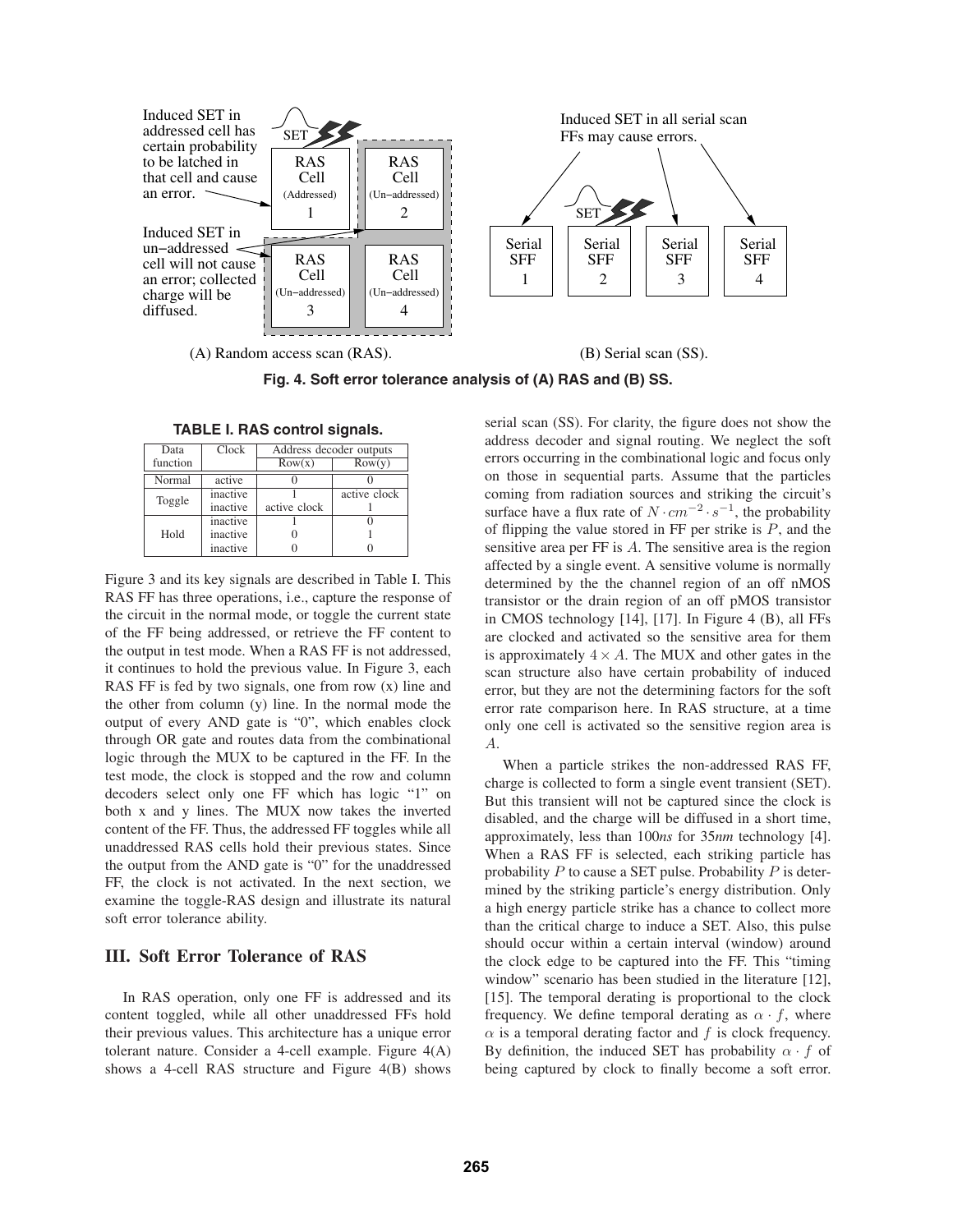

### **Fig. 5. Predicted SER for RAS and SS without error tolerant technique applied.**

Thus, SER for the 4-cell RAS structure is

$$
N \cdot (A + \Delta) \cdot P \cdot \alpha \cdot f \tag{1}
$$

while the SER for the serial scan structure is

$$
4N \cdot A \cdot P \cdot \alpha \cdot f \tag{2}
$$

where, *N* is the particle flux in  $\#particles \cdot cm^{-2} \cdot s^{-1}$ , *A* is sensitive area per FF in  $cm^2$ , *P* is probability of SET per strike in a FF,  $\Delta$  is average area overhead (routing, decoders, etc.) per FF to implement RAS, and α*f* is a temporal derating factor between 0 and 1 (it is the probability of capturing an induced SET by clock of frequency *f*).

The analysis shows that the SER of serial scan structure will be 4 times that of RAS structure in this 4-FF example where no other fault tolerance techniques is used. For more scan FFs, we can expect the SER of SS to increase much more than that for RAS design because the sensitive area of SS will increase linearly with the size of circuit. This is shown in Figure 5. The SER in RAS structure stays stable with only a slight increase due to the larger hardware overhead of address decoder and output buffers, which will induce more soft errors.

## **IV. Further Enhancing Error Tolerance**

Besides the natural soft error tolerance, the RAS grid architecture offers additional opportunity to enhance soft error tolerance. Suppose the total number of FFs is  $n_{ff}$  =  $m \times n$  such that a row decoder selects one among m lines and a column decoder selects one among  $n$  lines. To minimize the number of address lines, which is  $m+n$ , the numbers of row and column lines should be equal, i.e.,  $m = n = \sqrt{n_{ff}}$ .

In Figure 6, we apply the 1:1 space redundancy error resilience technique to the RAS grid, which we refer to as BISER-RAS, while the application of BISER [10], [19] to the serial scan structure will be the reference design called BISER-SS. The first column of FFs is added as the redundant copy, the column line  $Ry$  feeds into these



### **Fig. 6. Proposed fault tolerant design using BISER-RAS.**

FFs and is permanently set to "1". The row signal is shared with the other RAS FFs in the same row. There are signals coming from combinational logic  $(CL<sub>i</sub>)$  and scan-in  $(SI_i)$  that feed into each RAS FF. These are not shown in Figure 6.

Signals from combinational logic  $(CL<sub>i</sub>)$  are routed to FFs in the functional mode. The scan-in signals and combinational logic input signals to functional FFs are encoded as the combinational input and scan-in input, respectively, to the redundant FF. These encoders are also not shown in Figure 6. The encoding scheme ensures that the redundant FF has the same content as the addressed FF either in normal mode or in test mode, so the error tolerance remains effective during the normal function and during test. Combinational input signal to the redundant FF is

$$
CL = CL_1 \times y(1) + CL_2 \times y(2) + ... CL_{\sqrt{n_{ff}}} \times y(\sqrt{n_{ff}})
$$
\n(3)

Since there are  $\sqrt{n}_{ff}$  functional FFs in the row and only one is selected each time, so only one column signal  $y(i)$  is 1, while others are 0. Similarly, scan-in signals of functional FFs are  $SI_1, SI_2...$  and the scan-in signal to the redundant FF is

$$
SI = SI_1 \times y(1) + SI_2 \times y(2) + ...SI_{\sqrt{n_{ff}}} \times y(\sqrt{n_{ff}})
$$
 (4)

where  $\sqrt{n_{ff}}$  is total number of flip-flops in the row and  $y(n)$  is the *n*th column line.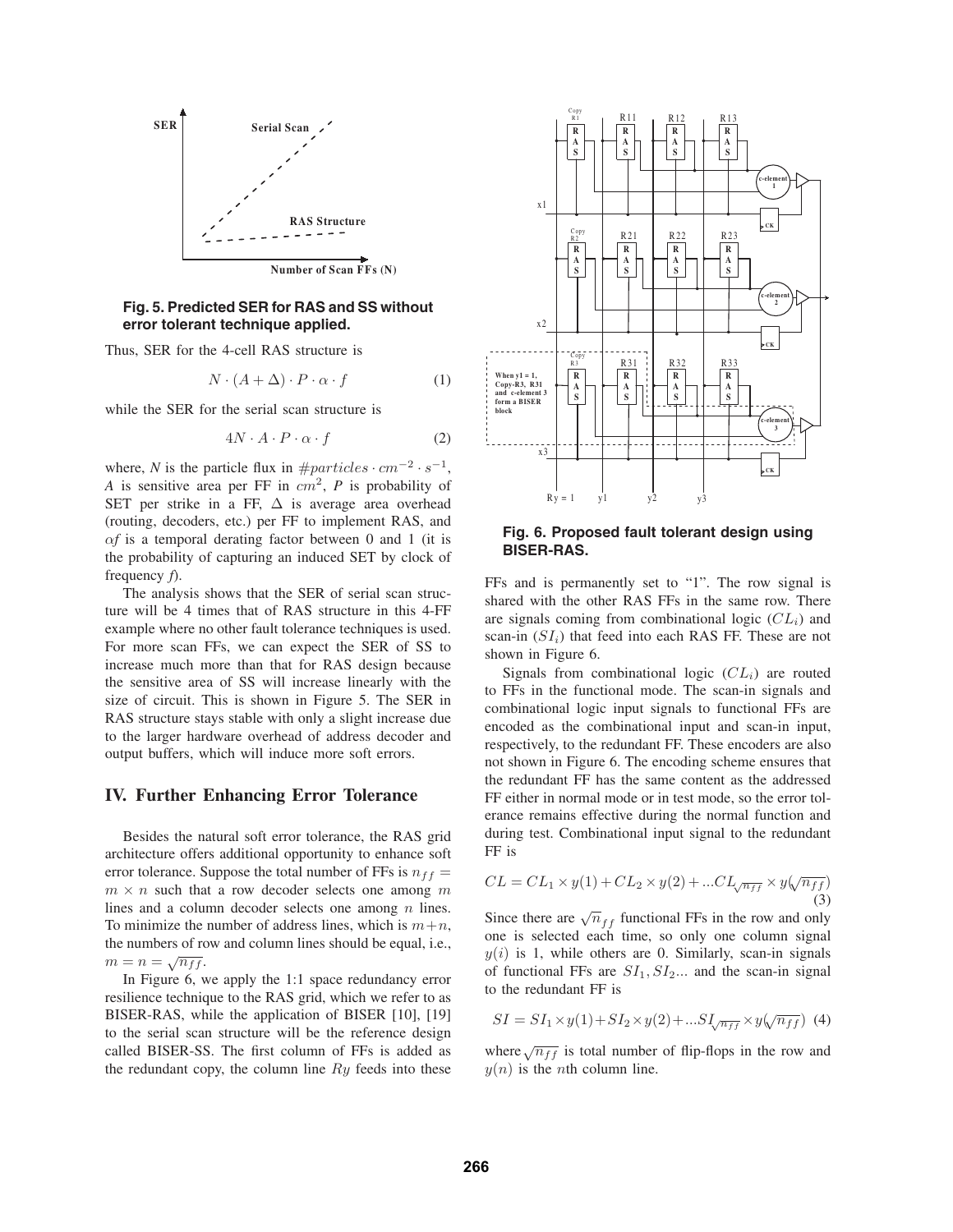| Circuit | No. of     | Comb. | BISER design overhead $(\%)$ |            |           | TMR design overhead $(\%)$ |            |           |
|---------|------------|-------|------------------------------|------------|-----------|----------------------------|------------|-----------|
|         | <b>FFs</b> | gates | SS                           | <b>RAS</b> | Reduction | SS                         | <b>RAS</b> | Reduction |
| s208    | 8          | 112   | 87.41                        | 82.41      | 5.09      | 283.33                     | 97.14      | 186.19    |
| s349    | 11         | 176   | 80.77                        | 71.67      | 9.10      | 261.54                     | 83.26      | 178.28    |
| s510    | 6          | 211   | 46.49                        | 46.45      | 0.04      | 150.55                     | 55.49      | 95.06     |
| s641    | 19         | 379   | 70.12                        | 56.92      | 13.20     | 227.07                     | 64.58      | 162.48    |
| s1196   | 18         | 529   | 53.31                        | 43.63      | 9.68      | 172.64                     | 49.61      | 123.02    |
| s1494   | 6          | 647   | 17.82                        | 17.81      | 0.02      | 57.71                      | 21.27      | 36.44     |
| s5378   | 179        | 2779  | 82.27                        | 53.45      | 28.82     | 266.40                     | 56.38      | 210.02    |
| s9234   | 211        | 5597  | 57.49                        | 37.00      | 20.49     | 186.17                     | 38.88      | 147.28    |
| s13207  | 638        | 7951  | 93.49                        | 57.30      | 36.19     | 302.73                     | 59.06      | 243.67    |
| s15850  | 534        | 9772  | 74.21                        | 45.77      | 28.44     | 240.29                     | 47.30      | 192.99    |
| s35932  | 1728       | 16065 | 108.83                       | 64.93      | 43.90     | 352.39                     | 66.18      | 286.21    |
| s38417  | 1636       | 22179 | 89.15                        | 53.25      | 35.90     | 288.66                     | 54.30      | 234.36    |
| s38584  | 1426       | 19253 | 89.36                        | 53.54      | 35.82     | 289.34                     | 54.67      | 234.68    |
| Average |            |       | 73.14                        | 52.63      | 20.51     | 236.83                     | 57.55      | 179.28    |

**TABLE II. Comparison of hardware overheads for ISCAS'89 benchmark circuits.**

Note that the original "toggle" RAS design [11] is not used in this fault tolerant architecture because the redundant FF is now shared by all FFs in the row. If each time the redundant FF also toggles when we toggle the addressed FF, it will become impossible to keep the values in redundant FF and the addressed cell synchronized. Therefore, the scan-in signal and one more MUX to the "toggle" RAS design are added. The clock gating scheme and cell activating mechanisms are retained in the enhanced BISER-RAS.

The outputs from functional FFs in the same row feed into a shared bus. Because only one FF is activated at a time contention does not occur. The content of bus is captured by a D-FF clocked by normal clock. The outputs of the addressed FF and the redundant FF feed into a two-input c-element of the BISER structure discussed in Section II. The c-element prevents the error by holding its previous value if the two inputs are different. The row address line also feeds a D-FF to drive a tri-state buffer so the output of tri-state can propagate to next stage.

#### **A. Error Tolerance in Function and Test Modes**

During the function mode, data from combinational logic is latched by the globally distributed function clock into both the addressed RAS cells, say, R31 and the redundant cell  $Copy - R3$  when  $y(1) = 1$  in Figure 6. In test mode, scan-in data updates the addressed cell and the redundant cell using test clock. Thus, in both cases the redundant RAS cell and addressed cell are synchronized for BISER operation.

#### **B. Hardware Overhead Comparison**

A circuit with  $n_{ff}$  FFs and  $n_g$  combinational gates has in all  $n_g + 10 \times n_{ff}$  gates. This assumes that a master-slave flip-flip consists of 10 gates [6]. In the BISER-SS design all FFs are replaced by scan FFs, each with one additional 4-gate MUX. Also, all flip-flops must be duplicated for space redundancy so there will be additional  $n_{ff}$  scan flip-flops, each consisting of 14 gates. We also have  $n_{ff}$  c-elements and week keepers. Assume that a gate contains 4 transistors, the c-element is a single gate and a weak keeper contains two inverters. For 1:1 redundancy the BISER-SS employs two-input c-element. Thus,

BISER-SS Overhead

$$
=\frac{21 \cdot n_{ff}}{n_g + 10 \cdot n_{ff}} \times 100\%
$$
 (5)

In the BISER-RAS design the number of row and column lines both equal  $\sqrt{n_{ff}}$ . So, there are  $\sqrt{n_{ff}}$  c-elements added and one column of redundant FFs for redundancy is inserted. Each RAS FF consists of 2 MUXes, one AOI gate, one tri-state buffer and one edge-triggered FF. So,  $20 \times \sqrt{n_{ff}}$  gates are required for redundant RAS FF. The encoder for scan-in and signal from combinational circuit has  $2 \times n_{ff}$  additional gates. This number for the signal encoder can be lower if AOI gates are used for implementation. We add  $\sqrt{n_{ff}}$  c-elements for BISER cells and  $\sqrt{n_{ff}}$  gates to address decoder. Thus,

BISER-RAS Overhead

$$
=\frac{22\cdot\sqrt{n_{ff}}+12\cdot n_{ff}}{n_g+10\cdot n_{ff}}\times 100\%
$$
 (6)

From equations 5 and 6, whenever  $n_{ff} > 6$ , BISER-RAS will have less overhead than BISER-SS.

The analysis of hardware overheads for ISCAS'89 benchmarks is shown in Table II columns 4, 5 and 6. For s15850 with 534 FFs and 9772 combinational gates, with full implementation of (1:1) space redundancy in BISER-RAS and BISER-SS, the hardware overheads are 74.21% and 45.77%, respectively, showing a 28.44% reduction for BISER-RAS. Therefore, the proposed BISER-RAS has much smaller hardware overhead than BISER-SS. In addition, the proposed BISER-RAS structure also has better soft error tolerance than BISER-SS due to its